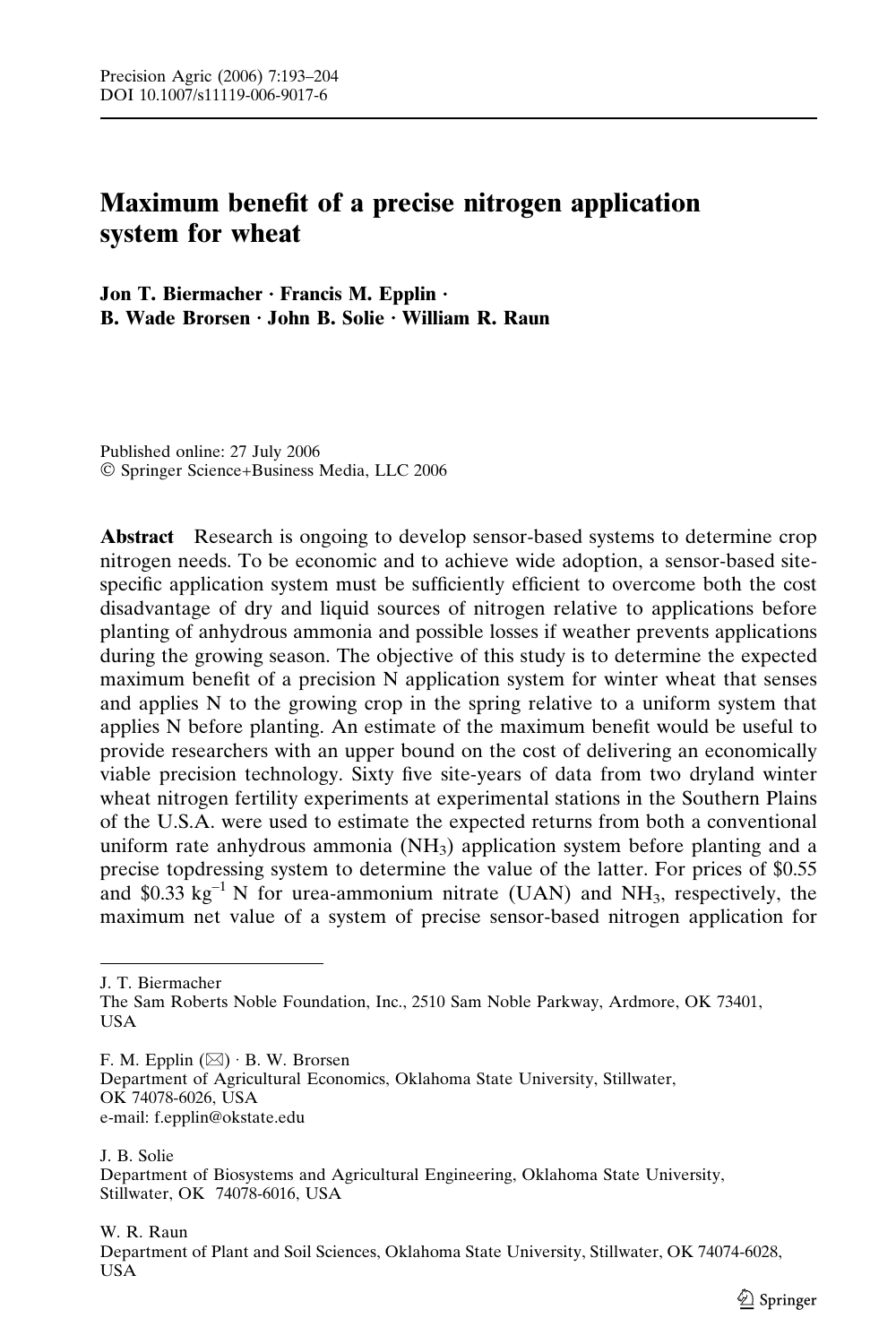winter wheat was about  $$22$ - $$31$  ha<sup>-1</sup> depending upon location and assumptions regarding the existence of a plateau. However, for prices of \$1.10 and \$0.66  $kg^{-1}$  N for UAN and NH<sub>3</sub>, respectively, the value was approximately \$33 ha<sup>-1</sup>. The benefit of precise N application is sensitive to both the absolute and relative prices of UAN and  $NH<sub>3</sub>$ .

**Keywords** Economics Nitrogen fertilizer Precision farming  $\cdot$  Site-specific  $\cdot$ Wheat

### Introduction

Nitrogen (N) fertilizer is a primary input for winter wheat production, accounting for approximately 15–25 % of total operating costs (USDA 2005a). Several studies have shown that the expected cost of implementing soil-based variable rate N fertilizer application systems for non-irrigated crops exceeds the expected returns (Hurley et al. 2005; Lambert and Lowenberg-DeBoer 2000). Lambert et al. (2006) found that returns from a soil-based variable rate N strategy were markedly less than those from a uniform application strategy. They concluded that spatial management of N over several growing seasons with soil based systems is difficult and expensive.

Research is ongoing to develop sensor-based systems to determine crop N needs (Alchanatis et al. 2005; Ehlert et al. 2004; Phillips et al. 2004; Raun et al. 2001; Schächtl et al. 2005). Such systems have several potential advantages, especially for crops with a long growing season such as winter wheat. For example, in the Southern Plains of the U.S.A., winter wheat is planted in September or October. Peak N requirement for wheat grain production occurs in April and May. A system designed to sense N needs in late February or early March could take advantage of the early history (insect, disease, and weather) of the growing season. Yield potential could be estimated based upon the number and health of plants. A second advantage of a late application of N is that the probability of N loss either to the atmosphere or through leaching or runoff is reduced as the time between application and plant needs is reduced.

There are also several disadvantages associated with in-season application of N to winter wheat. First, the cost of applying a unit of N prior to planting is less than that of topdressing a unit in March. Anhydrous ammonia  $(NH<sub>3</sub>)$  may be incorporated prior to planting. However, only dry (e.g. urea, ammonium nitrate) or liquid (e.g. aqueous solution of urea and ammonium nitrate (UAN)) sources of N may be topdressed. Historically, the cost of a unit of N fertilizer in a dry or liquid N solution that could be topdressed is 166% more than a unit of N from  $NH<sub>3</sub>$ . A second disadvantage of topdressing N on a growing crop relative to applications of N before planting is that the number of days available for topdressing is limited. Excessive precipitation during the window for topdressing might prevent N application in some years. By comparison, the window for applying N before planting is wider. Consequently, the conventional and most economic practice by farmers in the Southern Plains of the U.S.A. has been to apply  $NH<sub>3</sub>$  prior to planting.

To be economic, and to achieve wide adoption, a sensor-based precision application system must be sufficiently efficient to overcome both the cost disadvantage of dry and liquid sources of N, and possible losses if weather does not permit application during the growing season. The objective of this study is to determine the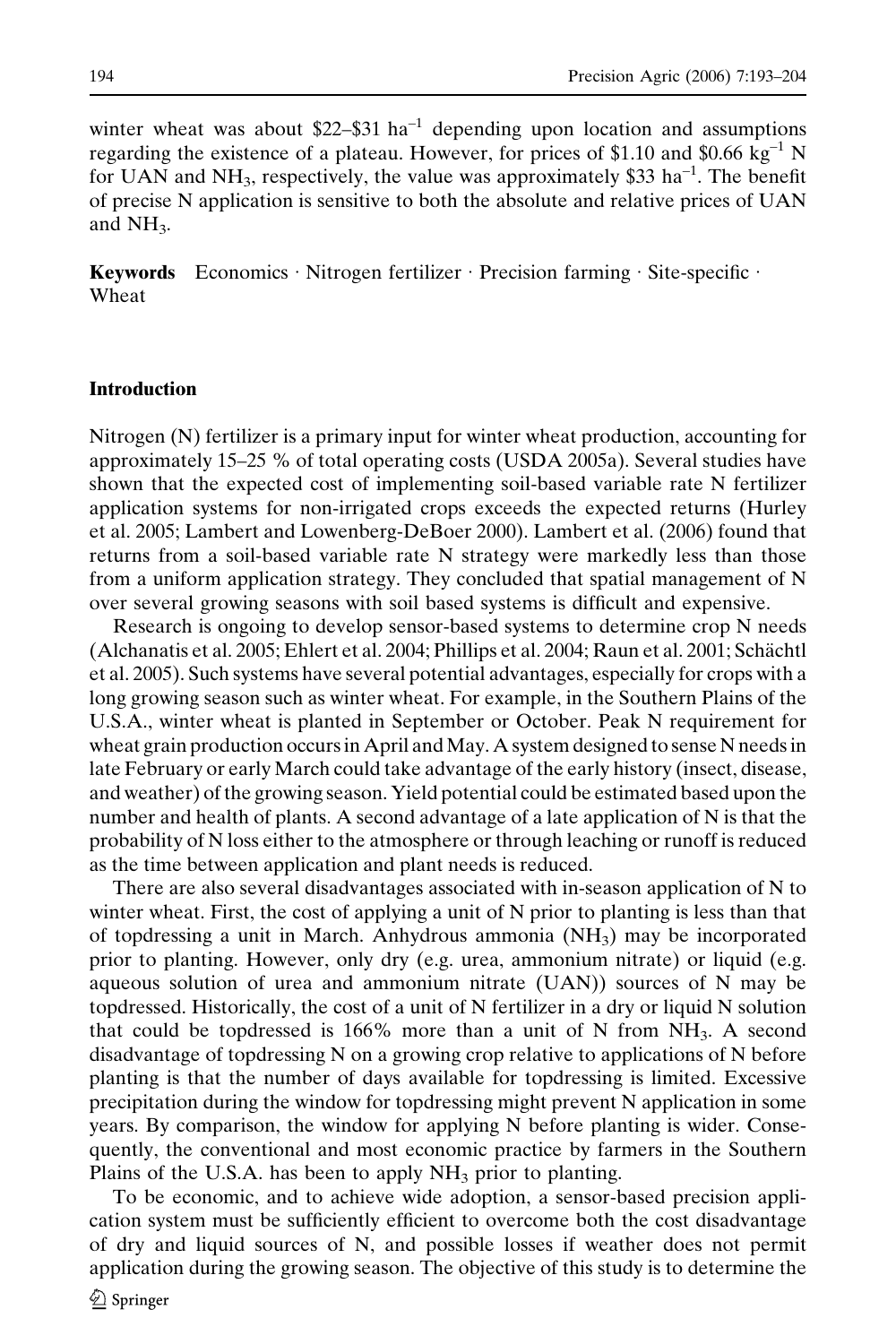expected maximum benefit of a precision N application system for winter wheat that senses and applies N to the growing crop in the spring relative to a uniform system that applies N before planting. Such an estimate would provide agronomists and engineers with an upper bound on the cost of delivering an economically viable precision technology.

# Theory

The expected maximum benefit of a precision application system may be calculated as the difference between the expected net return of a system that applies N precisely during the growing season minus the expected net return of the conventional uniform-application system that applies N prior to planting. It is assumed that wheat grain yield response to N is characterized as a plateau function (Frank et al. 1990; Grimm et al. 1987; Waugh et al. 1973, Kastens et al. 2003) and that a linear response plateau (LRP) function best describes wheat yield response to N. Perrin (1976) and Lanzer and Paris (1981) both concluded that the LRP functional form performed as well or better than polynomial specifications. Grimm et al. (1987) concluded that the LRP explained crop response to fertilizer at least as well as, if not better than, polynomial forms. The LRP function has the following form

$$
y_t^P = \begin{cases} a + bN_t + \theta_t, \text{if yield is less than the plateau,} \\ y^{PLT} + \theta_t, \text{if yield is on the plateau,} \end{cases}
$$
 (1)

where  $y_t^P$  is yield obtained with the precise (P) system in year t, a is the intercept, b is the slope, N is the level of N,  $y^{PLT}$  is the plateau yield,  $\theta$  is a random error term that has a normal distribution with a mean of zero and variance  $\sigma_{\theta}^2$ . Because of differences in weather from year to year, the plateau will vary from year to year.

# Materials and methods

Data were obtained from two long-term N fertility experiments on winter wheat at experimental stations in the Southern Plains of the U.S.A. One site is near Lahoma and the other is near Altus, Oklahoma. The Lahoma experiment included N treatment levels of 0, 22.4, 44.8, 67.2, 89.6, and 112 kg N ha<sup>-1</sup> that were replicated four times each year from 1971 to 2004 (except for 1973) for a total of 33 years. The experiment at Altus included treatment levels of 0, 22.4, 44.8, and 89.6 kg N  $\text{ha}^{-1}$ replicated six times each year from 1970 through 2002 (except for 1971) for a total of 32 years. For both locations, the plot treatments were constant over time. That is, the zero N plots did not receive any N fertilizer after 1969 at Altus and after 1970 at Lahoma. Information about N applications to the plots prior to 1969–1970 is not available.

Wheat yields were averaged across replicates to obtain treatment means per year at both locations. These data provide 65 site-years of observations that can be used to estimate the expected return from the conventional N fertilizer application of applying  $NH<sub>3</sub>$  before planting. They can also be used to estimate the expected returns from a system that senses N requirements in the spring and applies a precise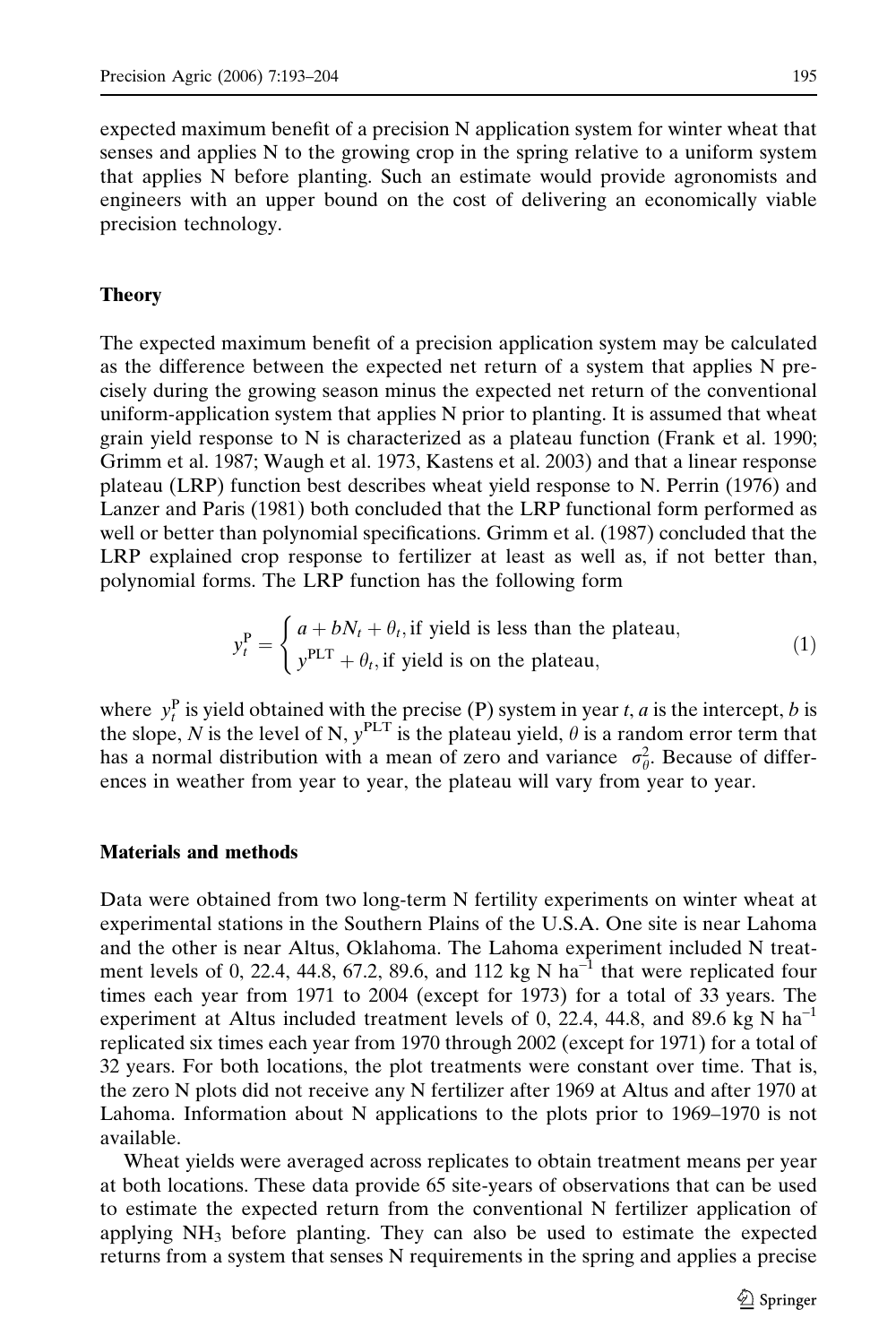quantity of UAN to achieve the plateau yield. The difference between these two estimates provides an estimate of the benefit of a precise application system.

The production of winter wheat in a continuous monoculture system typically begins in the summer with preparation of the soil. In the region of this study, N fertilizer is conventionally applied as  $NH<sub>3</sub>$  prior to planting because it is the least expensive source of N and timing of application is not critical. The USDA (2005b) conducts surveys of farming practices and reports the average N application to wheat on Oklahoma farms; it does not provide estimates for regions within the state. Over the time period of the study (1974–2003) the average reported application rate was 71 kg N ha<sup>-1</sup>.

Growing conditions, including weather and soil, and hence yield potential are different at the two locations. To illustrate the diversity between locations, wheat grain yields from the 89.6 kg N ha<sup>-1</sup> treatments for those years for which data are available for both locations (1974–2002) are shown in Fig. 1. For these 29 years, the average yield from this treatment was 2840 kg ha<sup>-1</sup> at Lahoma and 1694 kg ha<sup>-1</sup> at Altus suggesting that yield potential is substantially greater at Lahoma than at Altus.

The 89.6 kg N ha<sup>-1</sup> treatment was selected from the range available  $(0, 22.4, 44.8,$ 67.2, 89.6, and 112 kg N ha<sup>-1</sup>) to represent the practice of those farmers that produce wheat on soil and under climate conditions similar to those found at the Lahoma station. For Altus, the 44.8 kg N ha<sup>-1</sup> treatment was selected from the range available (0, 22.4, 44.8 and 89.6 kg N ha<sup>-1</sup>) to represent those wheat producers that encounter similar soil and climate conditions to those at the Altus station. The state average of 71 kg N ha<sup>-1</sup> fertilizer rate as reported by the USDA (2005b) is between these two levels. Anecdotal evidence from conversations with farm management specialists and farmers also suggests that given the available range of treatments, the rates of 89.6 kg N ha<sup>-1</sup> at Lahoma and 44.8 kg N ha<sup>-1</sup> at Altus, most closely approximate farmer practice in the two regions.



**Fig. 1** Wheat grain yields from treatments that received annual applications of 89.6 kg N ha<sup>-1</sup> at Lahoma and Altus from 1974 to 2002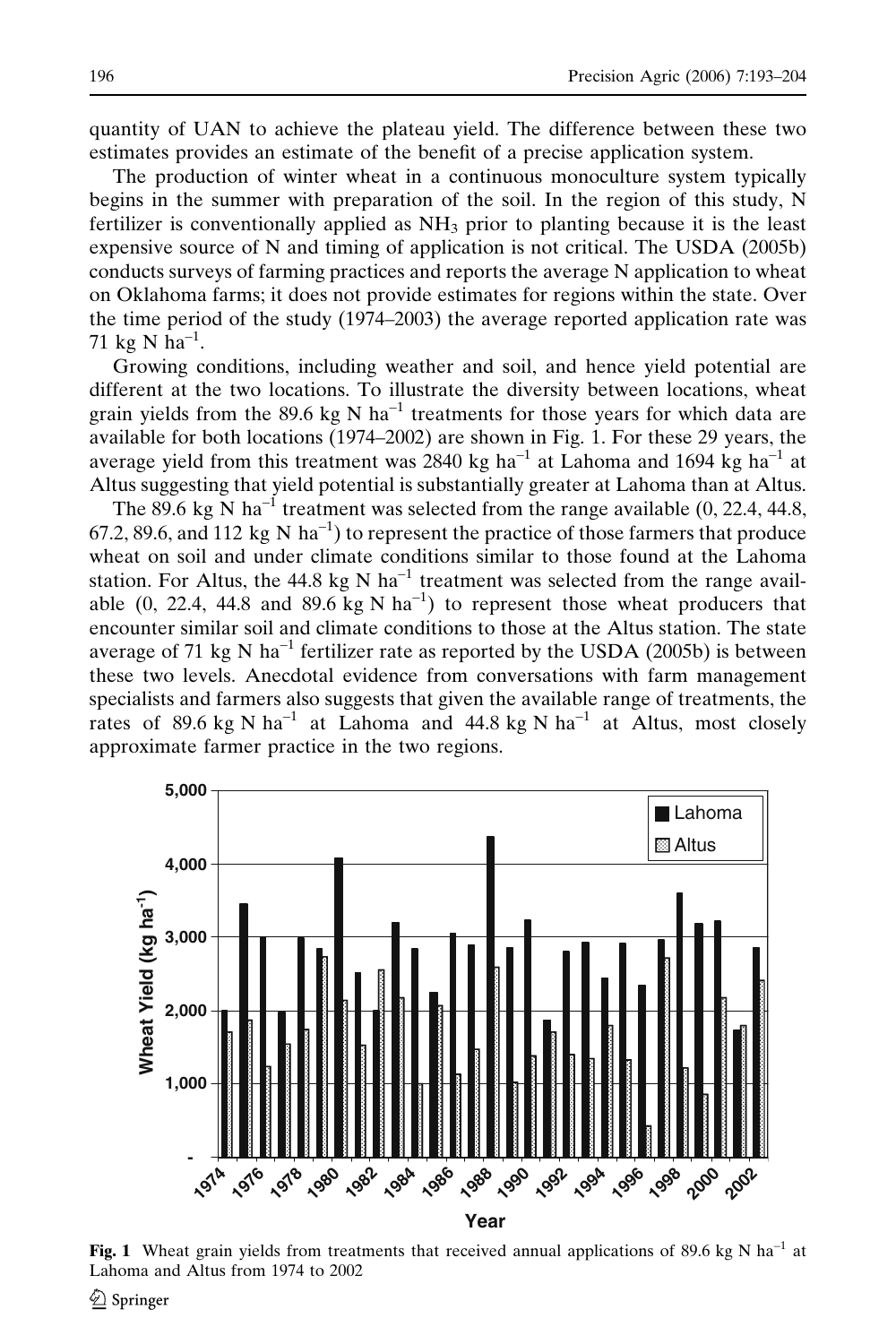It was assumed that the yield from treatments that had the most N at each location represented the maximum potential yield from precise application. This was based on the assumption that over the range of N levels used in the experiments, wheat grain yield response to  $N$  is characterized as a plateau function. Statistical analysis was done to test the validity of the plateau function hypothesis. For nine of the 32 years of the Altus experiment, the plateau was achieved by the 22.4 kg N ha<sup>-1</sup> treatment. If applying more N reduces yields, then in these nine years lower yields could be expected from the 89.6 kg N ha<sup>-1</sup> treatments than from the 44.8 kg N ha<sup>-1</sup> treatments. The null hypothesis (no difference between the yield obtained from the 44.8 and 89.6 kg N  $ha^{-1}$  for these nine years) could not be rejected at the 0.05 level of probability. Therefore, for the Altus experiment the plateau hypothesis is reasonable and the largest rate of N used in the experiment did not reduce wheat yield. Thus, for a given year for the Altus site the yield from the 89.6 kg N ha<sup>-1</sup> treatment was assumed to be on the plateau ( $y<sup>PLT</sup>$  in Eq. 1).

A similar test was done on data from the Lahoma site. In 11 of the 33 years the plateau yield was achieved by the  $67.2$  kg N ha<sup>-1</sup> treatment or less. The null hypothesis of no difference in yields between treatments that received 89.6 and  $112$  kg N ha<sup>-1</sup> was rejected at the 0.05 level of probability. On average for these 11 years the average wheat yield was 208 kg ha<sup>-1</sup> less from the 112 kg N ha<sup>-1</sup> treatment than that of the 89.6 kg N ha<sup>-1</sup> one. Over the 33 years, this is an average annual yield difference of 69 kg ha<sup>-1</sup>. For the basic wheat price of \$0.11 kg<sup>-1</sup>, this is \$7.59 ha<sup>-1</sup> (69 kg  $\times$  \$0.11 kg<sup>-1</sup>). For a given year for the Lahoma site the yield resulting from the 112 kg N  $\text{ha}^{-1}$  treatment was assumed to be on the plateau. However, if the assumption regarding the existence of a plateau is not correct, there is a potential that the method used underestimates the upper bound on the value of precision at the Lahoma site by  $$7.59$  ha<sup>-1</sup>.

The fertility level in the zero N treatment plots that had no N fertilizer after 1969– 1970 would not be expected to approximate fields that are routinely fertilized. In general, soil analysis shows that cropped fields in the region that are routinely fertilized, typically have  $20-25$  kg ha<sup>-1</sup> of available residual N prior to planting. Therefore, it was assumed that yields from treatments that received 22.4 kg N  $ha^{-1}$ before planting would be typical of yields from fields that had no N fertilizer applied in the current year but had routinely received applications of N in prior years.

These data were used to determine unique intercept and plateau values for each site for each year. The difference between the yield from treatments that had the largest level of N application ( $y^{PLT}$  in Eq. 1) and those that had 22.4 kg N ha<sup>-1</sup> (a in Eq. 1) was assumed to be the maximum increase in yield attainable by a precise sensing system and N topdressing in the spring.

An estimate of the slope  $(b \text{ in Eq. 1})$  of the response function is necessary to determine an estimate of the level of spring N applied that is required to achieve the yield plateau. Previously, Tembo et al. (2003) used the Lahoma data to estimate an LRP function. They estimated a slope parameter value of 18.6. That is, over the range between the intercept yield and plateau yield, a yield response of 18.6 (kg wheat grain) is expected from each additional unit (kg) of applied N. This is referred to as the marginal product of N. Alternatively, by this measure over the range of observed yields, an average of 0.054 kg of additional N  $(18.6^{-1})$  is required to obtain an additional kilogram of wheat.

Kastens et al. (2003) found that both the Kansas State University agricultural extension service and the Olsen's Agricultural Laboratory assume a linear response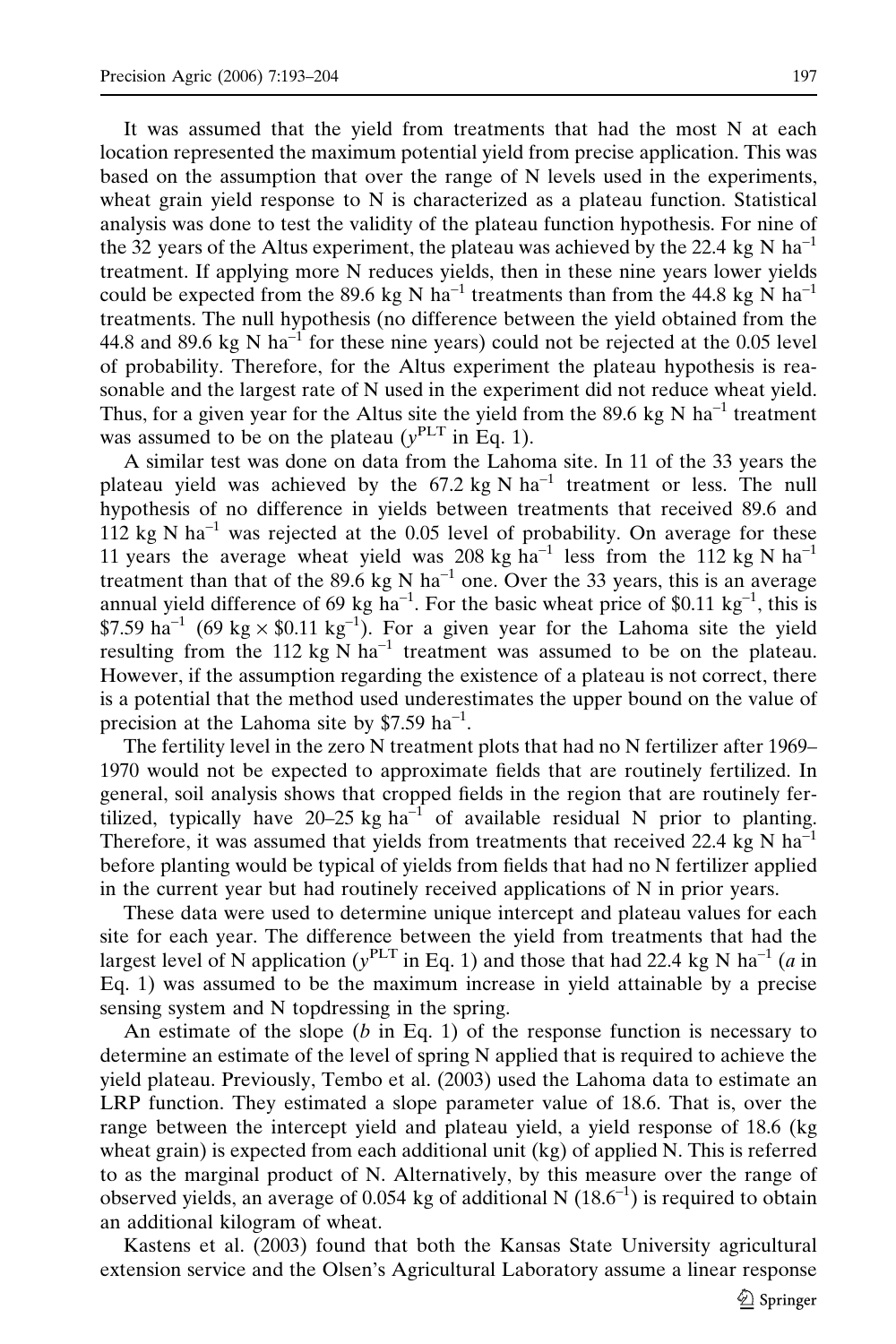with a marginal product of 34.3. The Oklahoma State University agricultural extension service assumes a linear response with a marginal product of 30. To determine how sensitive the estimates would be to alternative values for the marginal product of N, the analysis was done for marginal product values of 6, 30, 45, 60, and 75 as well as for the baseline value of 18.6.

Levels of N for the precise application system for each year and location were calculated as the difference between yield at the plateau (i.e., the 112 kg N ha<sup>-1</sup> treatment at Lahoma, and the 89.6 kg N ha<sup>-1</sup> treatment at Altus) and yield for the 22.4 kg N  $ha^{-1}$  treatment divided by the marginal product of N. This can be expressed mathematically as

$$
N_{\text{ts}}^{\text{P}} = \frac{y_{\text{ts}}^{\text{PLT}} - a_{\text{ts}}}{b},\tag{2}
$$

where  $N_{ts}^{\text{P}}$  is the level of N to apply in year t at location s with the precision system;  $y_{ts}^{PLT}$  is the yield obtained at the assumed plateau in year t at location s;  $a_{ts}$  is the intercept of Eq. 1 in year  $t$  at location  $s$  (i.e., the yield obtained from the 22.4 kg N ha<sup>-1</sup> treatment in year t at location s); and b is the marginal product of N, with an assumed baseline value of 18.6.

For example, if the yield difference for a given year and site between the plateau and the yield from the 22.4 kg N ha<sup>-1</sup> treatment was 672 kg ha<sup>-1</sup>, it was assumed that the variable rate sensing system would apply 36 kg N ha<sup>-1</sup> (672 divided by 18.6). The cost was \$0.55 kg<sup>-1</sup> for the UAN solution, with an additional application cost of  $$7.16$  ha<sup>-1</sup> (Kletke and Doye 2001). The price of wheat was assumed to be \$0.11 kg <sup>1</sup>. An average cost of \$0.33 kg<sup>-1</sup> was used for NH<sub>3</sub>, with an average application cost of  $$15.12$  ha<sup>-1</sup> (Kletke and Doye 2001).

#### **Results**

Yields, net returns, and expected differences in net returns between the conventional pre-plant system and the precision in-season system for each year for the Lahoma site are given in Table 1. On average, a yield response of 679 kg ha<sup>-1</sup> of wheat above the yield obtained from the 22.4 kg N ha<sup>-1</sup> treatment could be achieved with a precise management system. The results show that a sensor-based precise application system that applies UAN during the growing season, requires on average 59% less N than the conventional 89.6 kg N ha<sup>-1</sup> treatment before planting. Thus, only  $36.4 \text{ kg N} \text{ ha}^{-1}$  would have been needed on average to achieve the same response in yield as the 89.6 kg N ha<sup>-1</sup> pre-plant treatment. This is partly because in eight of 33 years the 22.4 kg N ha<sup>-1</sup> treatment had a yield that was equal to that obtained from the plateau treatment. In those years there was no response to the conventional 89.6 kg N ha<sup>-1</sup> treatment.

For each year in the data, N was assumed to be applied if the benefit from additional N was greater than the cost of applying it. In addition, the maximum level of N application with the precise application system was set at 112 kg N ha<sup>-1</sup>. Liquid UAN applied in excess of 112 kg  $\overrightarrow{N}$  ha<sup>-1</sup> in late winter as a foliar application could burn wheat plants.

The data given in Table 1 show that the maximum expected benefit of a precise system averaged over the 33 years with expected fertilizer prices, application costs,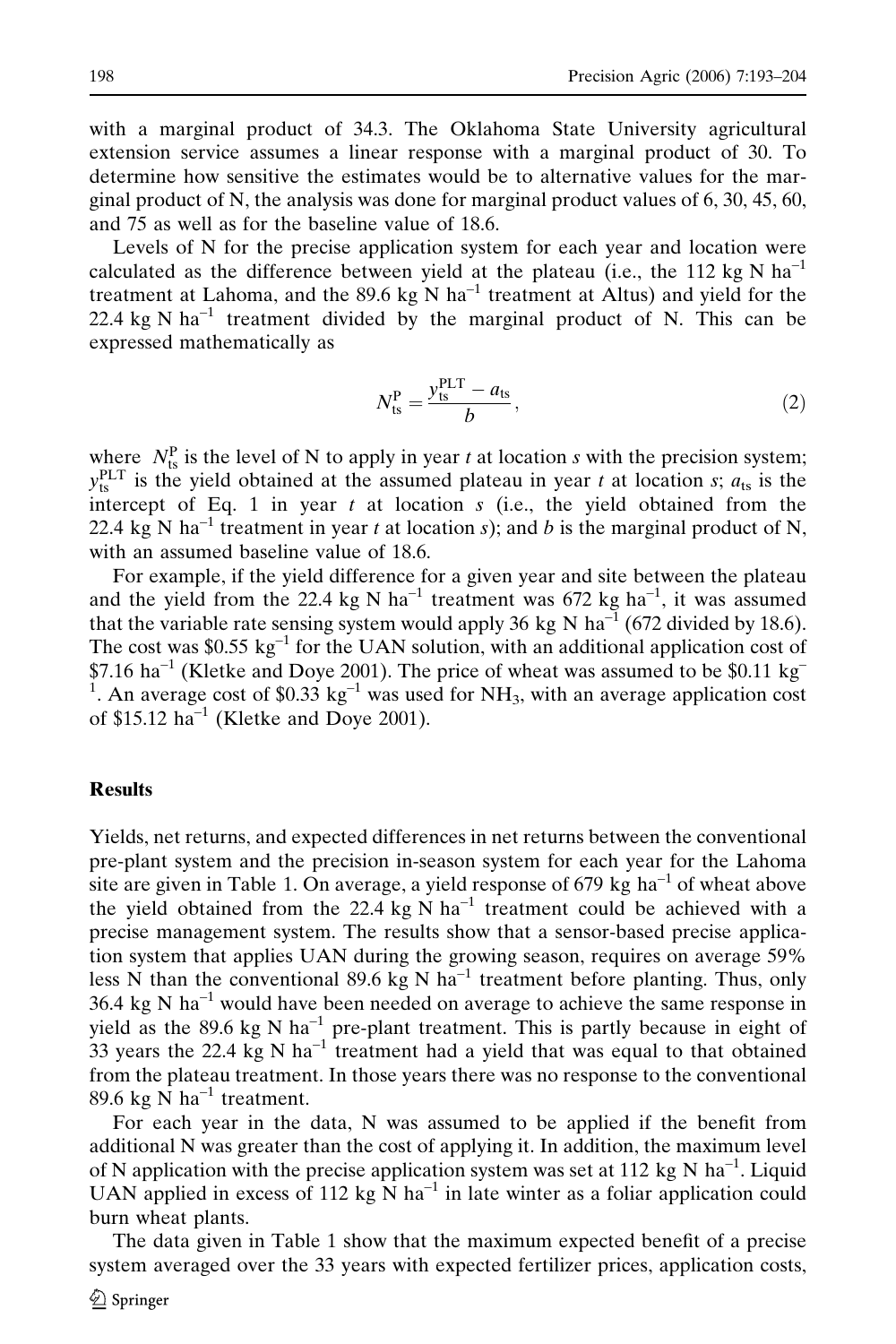and the expected yield response function, was equal to  $$24.28 \text{ ha}^{-1}$$  at Lahoma. However, as noted, there is a potential that the plateau yield assumption could underestimate the upper bound of the benefit of precise application at the Lahoma site by \$7.59 ha<sup>-1</sup>. By the adding the potential underestimate of  $(\$7.59 \text{ ha}^{-1})$  to the expected benefit ( $$24.28 \text{ ha}^{-1}$$ ) the upper bound on the estimated benefit of precise N

**Table 1** Yield from the 22.4 kg N ha<sup>-1</sup> treatment at Lahoma, an estimate of the potential yield from a precise application system, N fertilizer required to achieve precision, returns above the cost of N fertilizer application and the expected change in net return resulting from a precision system (1971– 2004)

| Year    | Yield from<br>$22.4~{\rm kg}~{\rm N}~{\rm ha}^{-1}$<br>treatment<br>$(kg ha^{-1})$ | Estimated Estimate<br>precision<br>system<br>$(kg ha^{-1})$ | yield from of N required return above<br>to achieve<br>precision<br>$(kg ha^{-1})$ | Estimated<br>the cost of N<br>using precision<br>system $($ ha-1)$ | Estimated return Estimated<br>above the cost<br>of N using<br>conventional<br>system $($ ha^{-1}$)$ | change<br>in net<br>return<br>$($ ha^{-1}$)$ |
|---------|------------------------------------------------------------------------------------|-------------------------------------------------------------|------------------------------------------------------------------------------------|--------------------------------------------------------------------|-----------------------------------------------------------------------------------------------------|----------------------------------------------|
| 1971    | 2399                                                                               | 2515                                                        | 6.3                                                                                | 267                                                                | 233                                                                                                 | 34.1                                         |
| 1972    | 1467                                                                               | 1467                                                        | 0.0                                                                                | 162                                                                | 117                                                                                                 | 44.8                                         |
| 1974    | 1817                                                                               | 1868                                                        | 0.0 <sup>a</sup>                                                                   | 206                                                                | 161                                                                                                 | 44.8                                         |
| 1975    | 2344                                                                               | 3396                                                        | 57.1                                                                               | 336                                                                | 330                                                                                                 | 6.1                                          |
| 1976    | 1848                                                                               | 3140                                                        | 70.1                                                                               | 301                                                                | 302                                                                                                 | $-1.0$                                       |
| 1977    | 1805                                                                               | 1937                                                        | 7.2                                                                                | 203                                                                | 169                                                                                                 | 33.6                                         |
| 1978    | 1766                                                                               | 2592                                                        | 44.7                                                                               | 254                                                                | 241                                                                                                 | 12.9                                         |
| 1979    | 2659                                                                               | 2659                                                        | 0.0                                                                                | 293                                                                | 249                                                                                                 | 44.8                                         |
| 1980    | 1909                                                                               | 3716                                                        | 97.9                                                                               | 349                                                                | 348                                                                                                 | 0.6                                          |
| 1981    | 2131                                                                               | 2606                                                        | 25.7                                                                               | 266                                                                | 243                                                                                                 | 23.4                                         |
| 1982    | 1868                                                                               | 1868                                                        | 0.0                                                                                | 206                                                                | 161                                                                                                 | 44.8                                         |
| 1983    | 2514                                                                               | 2514                                                        | 0.0                                                                                | 277                                                                | 233                                                                                                 | 44.8                                         |
| 1984    | 2711                                                                               | 2711                                                        | 0.0                                                                                | 299                                                                | 254                                                                                                 | 44.8                                         |
| 1985    | 2030                                                                               | 2030                                                        | $0.0\,$                                                                            | 224                                                                | 179                                                                                                 | 44.8                                         |
| 1986    | 2852                                                                               | 3091                                                        | 13.0                                                                               | 327                                                                | 296                                                                                                 | 30.4                                         |
| 1987    | 2490                                                                               | 2788                                                        | 16.2                                                                               | 291                                                                | 263                                                                                                 | 28.7                                         |
| 1988    | 2752                                                                               | 4244                                                        | 80.9                                                                               | 416                                                                | 423                                                                                                 | $-7.0$                                       |
| 1989    | 2334                                                                               | 2709                                                        | 20.4                                                                               | 280                                                                | 254                                                                                                 | 26.4                                         |
| 1990    | 2811                                                                               | 2947                                                        | 7.4                                                                                | 314                                                                | 280                                                                                                 | 33.5                                         |
| 1991    | 1828                                                                               | 1981                                                        | 8.3                                                                                | 207                                                                | 174                                                                                                 | 33.0                                         |
| 1992    | 1863                                                                               | 2604                                                        | 40.1                                                                               | 258                                                                | 242                                                                                                 | 15.5                                         |
| 1993    | 1642                                                                               | 2440                                                        | 43.3                                                                               | 238                                                                | 224                                                                                                 | 13.7                                         |
| 1994    | 1139                                                                               | 3044                                                        | 103.3                                                                              | 272                                                                | 263                                                                                                 | 8.5                                          |
| 1995    | 2295                                                                               | 3088                                                        | 43.0                                                                               | 310                                                                | 296                                                                                                 | 13.9                                         |
| 1996    | 1601                                                                               | 2604                                                        | 54.4                                                                               | 250                                                                | 242                                                                                                 | 7.6                                          |
| 1997    | 1888                                                                               | 3572                                                        | 91.3                                                                               | 336                                                                | 346                                                                                                 | $-9.3$                                       |
| 1998    | 2199                                                                               | 3779                                                        | 85.7                                                                               | 362                                                                | 372                                                                                                 | $-9.6$                                       |
| 1999    | 1583                                                                               | 3630                                                        | 111.0                                                                              | 332                                                                | 312                                                                                                 | 19.9                                         |
| 2000    | 2215                                                                               | 2647                                                        | 23.5                                                                               | 272                                                                | 247                                                                                                 | 24.7                                         |
| 2001    | 1422                                                                               | 1422                                                        | 0.0                                                                                | 157                                                                | 112                                                                                                 | 44.8                                         |
| 2002    | 2951                                                                               | 2951                                                        | 0.0                                                                                | 325                                                                | 281                                                                                                 | 44.8                                         |
| 2003    | 3676                                                                               | 5935                                                        | 112.0                                                                              | 586                                                                | 543                                                                                                 | 42.7                                         |
| 2004    | 1939                                                                               | 2656                                                        | 38.9                                                                               | 264                                                                | 248                                                                                                 | 16.2                                         |
| Average | 2144                                                                               | 2823                                                        | 36.4                                                                               | 286                                                                | 262                                                                                                 | $24.3^{b}$                                   |

Given the fixed cost of application, assumed prices and marginal product of N, the estimated yield gain from precise application must be at least 89 kg  $ha^{-1}$  for the benefits of application to exceed the cost

<sup>b</sup> There is a potential that the plateau yield assumption could result in an underestimate of the upper bound on the value of a precision approach at the Lahoma site of  $$7.59$  ha<sup>-1</sup>. If the plateau assumption is incorrect the upper bound on the average estimated change in net return is  $$31.87$  ha<sup>-1</sup>  $($24.28 + $7.59)$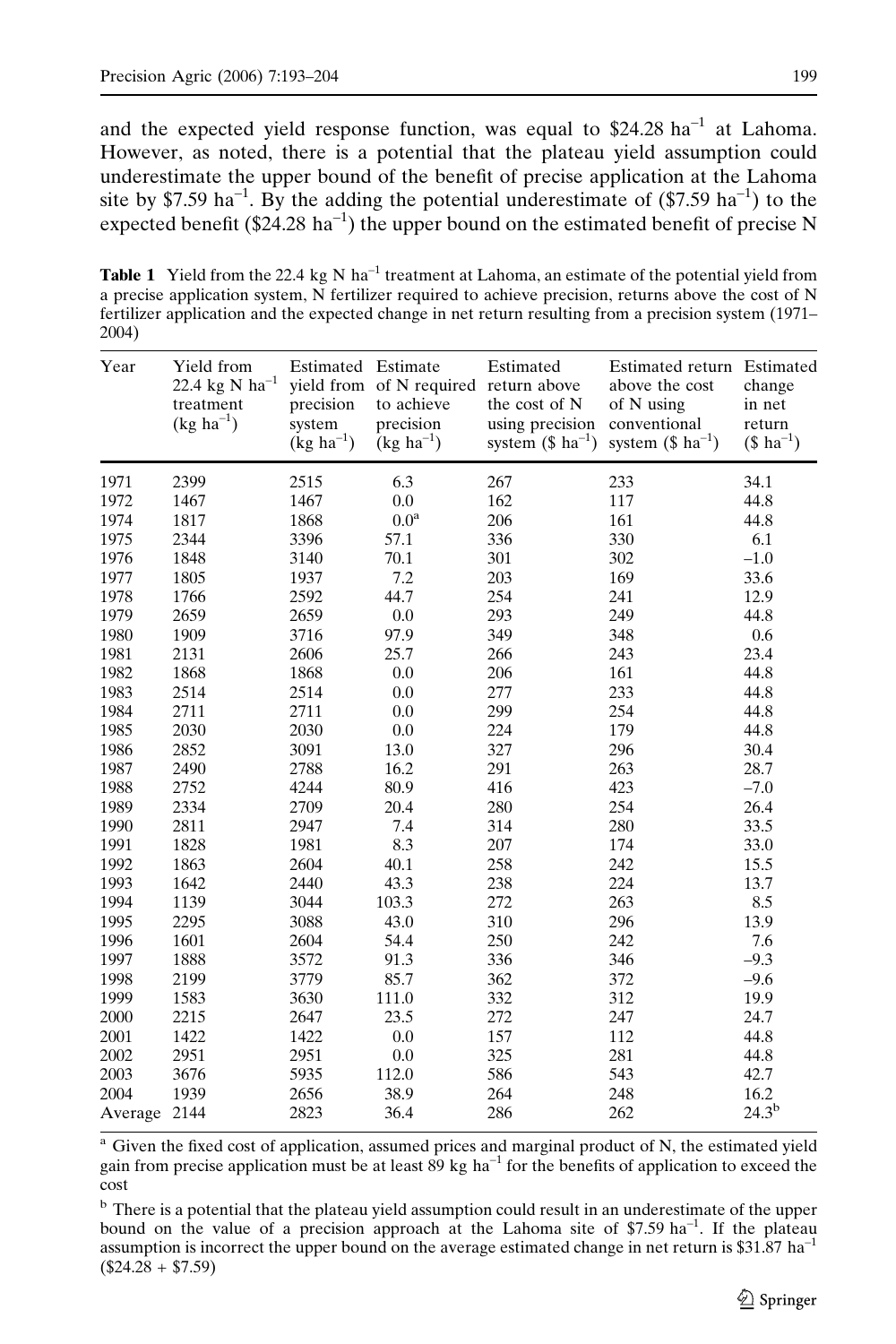fertilizer application to winter wheat during the growing season at Lahoma relative to a conventional uniform rate applied prior to planting is \$31.87 ha<sup>-1</sup>. This benefit is unachievable in practice since perfect sensing and perfect N application to each plant would not be practical. However,  $$31.87 \text{ ha}^{-1}$$  is the estimate of the upper bound for the value of precise application of N for winter wheat for this region.

A summary of yields, net returns, and expected differences in net returns between the two systems at Altus are given in Table 2. The yield response to  $N$  at Altus was substantially less than at Lahoma. At Altus, average yield response between the plots that received the 22.4 kg N ha<sup>-1</sup> treatment and the plateau treatment was  $154 \text{ kg}$  ha<sup>-1</sup>. Assuming that a sensor-based precision application technology could be used, the analysis shows that an average foliar application of approximately  $8 \text{ kg N}$  ha<sup>-1</sup> would be needed to obtain the same yield response as the conventional application of 44.8 kg N ha<sup>-1</sup> before planting. This is about an 82% reduction in the total amount of N applied. In addition, there were 15 of the 32 years for which a precise application system would not have increased yield with added N.

For the Altus data, the expected maximum benefit of  $$21.8 \text{ ha}^{-1}$  above that of the conventional uniform pre-plant system was estimated for the precise system. The estimated benefit of the precise system was 11–46% greater at Lahoma (\$24.3–  $$31.9 \text{ ha}^{-1}$$  than Altus. Figure 2 provides a comparison of the magnitude of the differences in optimal levels of N to apply at the two locations. The optimal level of fertilizer needed at Lahoma using a precise application system is >4.5 times the amount needed at Altus.

#### Sensitivity analysis

Changes in the estimated benefit of a precise N application system for both sites due to changes in the marginal product of N, fertilizer prices, and fixed application costs are given in Table 3. The results show that when all other variables are constant, an increase in the marginal product of N results in an increase in the benefit of the precise system at both sites. However, the magnitude of the increases depend upon the site. For example, a 142% increase in the marginal product of N (i.e., from 18.6 to 45 kg wheat kg<sup>-1</sup> N) results in a 47% increase in benefit at Lahoma, but only an 11 % increase at Altus.

As expected, increases in the price of UAN relative to the price of  $NH<sub>3</sub>$  results in a reduction in the benefit of a precise application system. As the price of UAN increases from \$0.55 to \$0.88 kg<sup>-1</sup>, the benefit at Lahoma decreases from \$24.28 to  $$12.23$  ha<sup>-1</sup>. The same change at Altus results in a decrease in benefit from \$21.74 to  $$19.12$  ha<sup>-1</sup>. The opposite effect is observed when the price of NH<sub>3</sub> increases relative to UAN; the benefit of an precise application system would increase substantially. When the relative price is equal to 1 (i.e., UAN and  $NH_3$  cost \$0.55 kg<sup>-1</sup> N) the benefit of a precise system increases by  $81\%$  at Lahoma (from \$24.28 to \$44.04 ha<sup>-1</sup>), and by 45% at Altus (from \$21.74 to \$31.62 ha<sup>-1</sup>).

As the fixed application costs for UAN are increased relative to those for NH3, the benefit of a precise system that required UAN would decline. Increasing UAN application costs to  $$15.12$  ha<sup>-1</sup> (as budgeted for NH<sub>3</sub>), decreases the benefit of a precise application system at Lahoma from \$24.28 to \$20.23 ha<sup>-1</sup> (17% less). For Altus, however, this rate led to a decrease in the expected maximum benefit of only 5%. If the cost of applying UAN exceeds that of applying  $NH<sub>3</sub>$ , the benefit from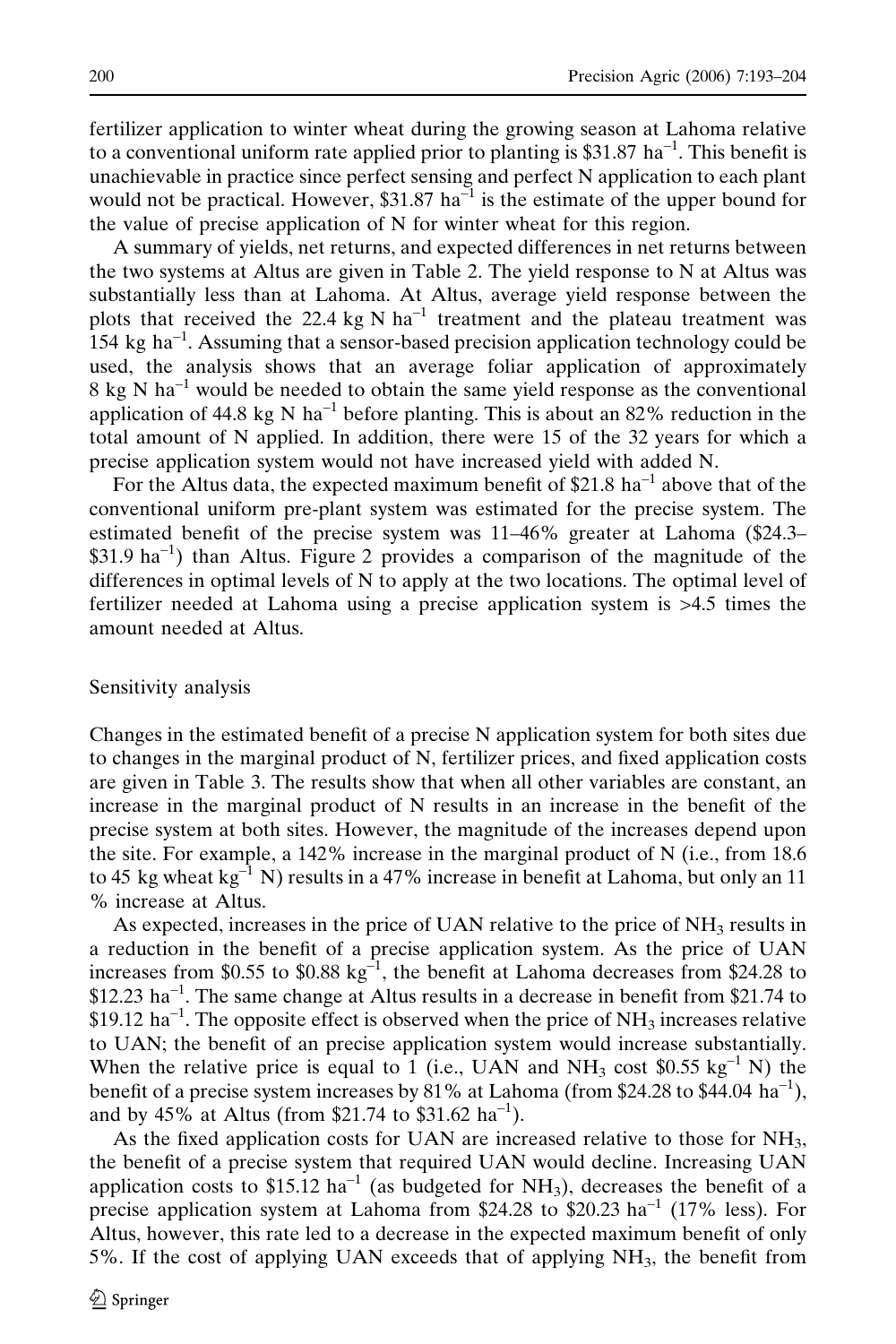|  |  | <b>Table 2</b> Yield from the 22.4 kg N ha <sup>-1</sup> treatment at Altus, an estimate of the potential yield from a |  |  |  |
|--|--|------------------------------------------------------------------------------------------------------------------------|--|--|--|
|  |  | precision system, N fertilizer required to achieve precision, returns above the cost of N fertilizer                   |  |  |  |
|  |  | application and the expected change in net return resulting from a precision system (1970–2002)                        |  |  |  |

| Year    | Yield from Estimated<br>22.4 kg<br>$N$ ha <sup>-1</sup><br>treatment<br>$(kg ha^{-1})$ | vield from<br>precision<br>system<br>$(kg ha^{-1})$ | Estimate<br>of N required<br>to achieve<br>precision<br>$(kg ha^{-1})$ | Estimated<br>return above<br>the cost of N<br>using precision<br>system $($ ha-1)$ | Estimated<br>return above<br>the cost of N<br>using conventional<br>system $($ ha^{-1})$ | Estimated<br>change in<br>net return<br>$($ ha^{-1}$)$ |
|---------|----------------------------------------------------------------------------------------|-----------------------------------------------------|------------------------------------------------------------------------|------------------------------------------------------------------------------------|------------------------------------------------------------------------------------------|--------------------------------------------------------|
| 1970    | 1598                                                                                   | 1598                                                | 0.0                                                                    | 176                                                                                | 146                                                                                      | 29.9                                                   |
| 1972    | 11                                                                                     | 15                                                  | 0.0 <sup>a</sup>                                                       | $\overline{c}$                                                                     | $-28$                                                                                    | 29.9                                                   |
| 1973    | 1924                                                                                   | 1924                                                | 0.0                                                                    | 212                                                                                | 182                                                                                      | 29.9                                                   |
| 1974    | 1705                                                                                   | 1705                                                | 0.0                                                                    | 188                                                                                | 158                                                                                      | 29.9                                                   |
| 1975    | 1873                                                                                   | 1873                                                | 0.0                                                                    | 207                                                                                | 177                                                                                      | 29.9                                                   |
| 1976    | 1234                                                                                   | 1234                                                | 0.0                                                                    | 136                                                                                | 106                                                                                      | 29.9                                                   |
| 1977    | 1260                                                                                   | 1539                                                | 15.1                                                                   | 154                                                                                | 140                                                                                      | 14.4                                                   |
| 1978    | 1615                                                                                   | 1736                                                | 6.6                                                                    | 181                                                                                | 161                                                                                      | 19.2                                                   |
| 1979    | 2225                                                                                   | 2728                                                | 27.2                                                                   | 279                                                                                | 271                                                                                      | 7.8                                                    |
| 1980    | 1760                                                                                   | 2149                                                | 21.1                                                                   | 218                                                                                | 207                                                                                      | 11.2                                                   |
| 1981    | 1522                                                                                   | 1522                                                | 0.0                                                                    | 168                                                                                | 138                                                                                      | 29.9                                                   |
| 1982    | 2281                                                                                   | 2552                                                | 14.7                                                                   | 266                                                                                | 251                                                                                      | 14.7                                                   |
| 1983    | 1969                                                                                   | 2182                                                | 11.6                                                                   | 227                                                                                | 211                                                                                      | 16.4                                                   |
| 1984    | 984                                                                                    | 1010                                                | 0.0 <sup>a</sup>                                                       | 111                                                                                | 81                                                                                       | 29.9                                                   |
| 1985    | 2078                                                                                   | 2078                                                | 0.0                                                                    | 229                                                                                | 199                                                                                      | 29.9                                                   |
| 1986    | 1115                                                                                   | 1137                                                | 0.0 <sup>a</sup>                                                       | 125                                                                                | 95                                                                                       | 29.9                                                   |
| 1987    | 1394                                                                                   | 1473                                                | 0.0 <sup>a</sup>                                                       | 163                                                                                | 133                                                                                      | 29.9                                                   |
| 1988    | 2479                                                                                   | 2598                                                | 6.5                                                                    | 276                                                                                | 257                                                                                      | 19.2                                                   |
| 1989    | 804                                                                                    | 1023                                                | 11.8                                                                   | 99                                                                                 | 83                                                                                       | 16.3                                                   |
| 1990    | 1326                                                                                   | 1393                                                | 0.0 <sup>a</sup>                                                       | 154                                                                                | 124                                                                                      | 29.9                                                   |
| 1991    | 1715                                                                                   | 1715                                                | 0.0                                                                    | 189                                                                                | 159                                                                                      | 29.9                                                   |
| 1992    | 1009                                                                                   | 1395                                                | 20.9                                                                   | 135                                                                                | 124                                                                                      | 11.2                                                   |
| 1993    | 1311                                                                                   | 1341                                                | $0.0^{\rm a}$                                                          | 148                                                                                | 118                                                                                      | 29.9                                                   |
| 1994    | 1540                                                                                   | 1793                                                | 13.7                                                                   | 183                                                                                | 168                                                                                      | 15.2                                                   |
| 1995    | 1159                                                                                   | 1331                                                | 9.3                                                                    | 134                                                                                | 117                                                                                      | 17.6                                                   |
| 1996    | 435                                                                                    | 435                                                 | 0.0                                                                    | 48                                                                                 | 18                                                                                       | 29.9                                                   |
| 1997    | 2523                                                                                   | 2719                                                | 10.6                                                                   | 287                                                                                | 270                                                                                      | 16.9                                                   |
| 1998    | 1057                                                                                   | 1217                                                | 8.7                                                                    | 122                                                                                | 104                                                                                      | 18.0                                                   |
| 1999    | 712                                                                                    | 859                                                 | 8.0                                                                    | 83                                                                                 | 65                                                                                       | 18.4                                                   |
| 2000    | 1373                                                                                   | 2184                                                | 44.0                                                                   | 209                                                                                | 211                                                                                      | $-1.5$                                                 |
| 2001    | 1544                                                                                   | 1807                                                | 14.2                                                                   | 184                                                                                | 169                                                                                      | 14.9                                                   |
| 2002    | 2212                                                                                   | 2407                                                | 10.6                                                                   | 252                                                                                | 235                                                                                      | 16.9                                                   |
| Average | 1492                                                                                   | 1646                                                | 8.0                                                                    | 173                                                                                | 152                                                                                      | 21.8                                                   |

<sup>a</sup> Given the fixed cost of application, assumed prices and marginal product of N, the estimated yield gain from precision must be at least 89 kg ha–1 for the benefits of application to exceed the cost

applying N using a precise system at Altus would not outweigh the cost, which would result in no N being applied.

If the baseline prices of \$0.55 and \$0.33 kg<sup>-1</sup> N for UAN and NH<sub>3</sub>, respectively, are doubled to \$1.10 and \$0.66, the maximum net benefit of an in-season precise application system increases by 34% to \$32.6 ha<sup>-1</sup> at Lahoma and by  $52\%$  to  $$33.07$  ha<sup>-1</sup> at Altus. As the price of N increases relative to the cost of other inputs, precise application of N becomes more valuable. If the price of  $NH<sub>3</sub>$  is doubled from to \$0.33 to \$0.66  $kg^{-1}$  N and if the price of UAN increases from \$0.55 to \$0.88 kg<sup>-</sup> <sup>1</sup> N, which is 133% as much as the price per unit N from NH<sub>3</sub> (rather than the baseline 166%), the value of precision increases to  $$40.48$  ha<sup>-1</sup> at Lahoma and to  $$33.94$  ha<sup>-1</sup> at Altus. The benefit of precise N application will increase if the price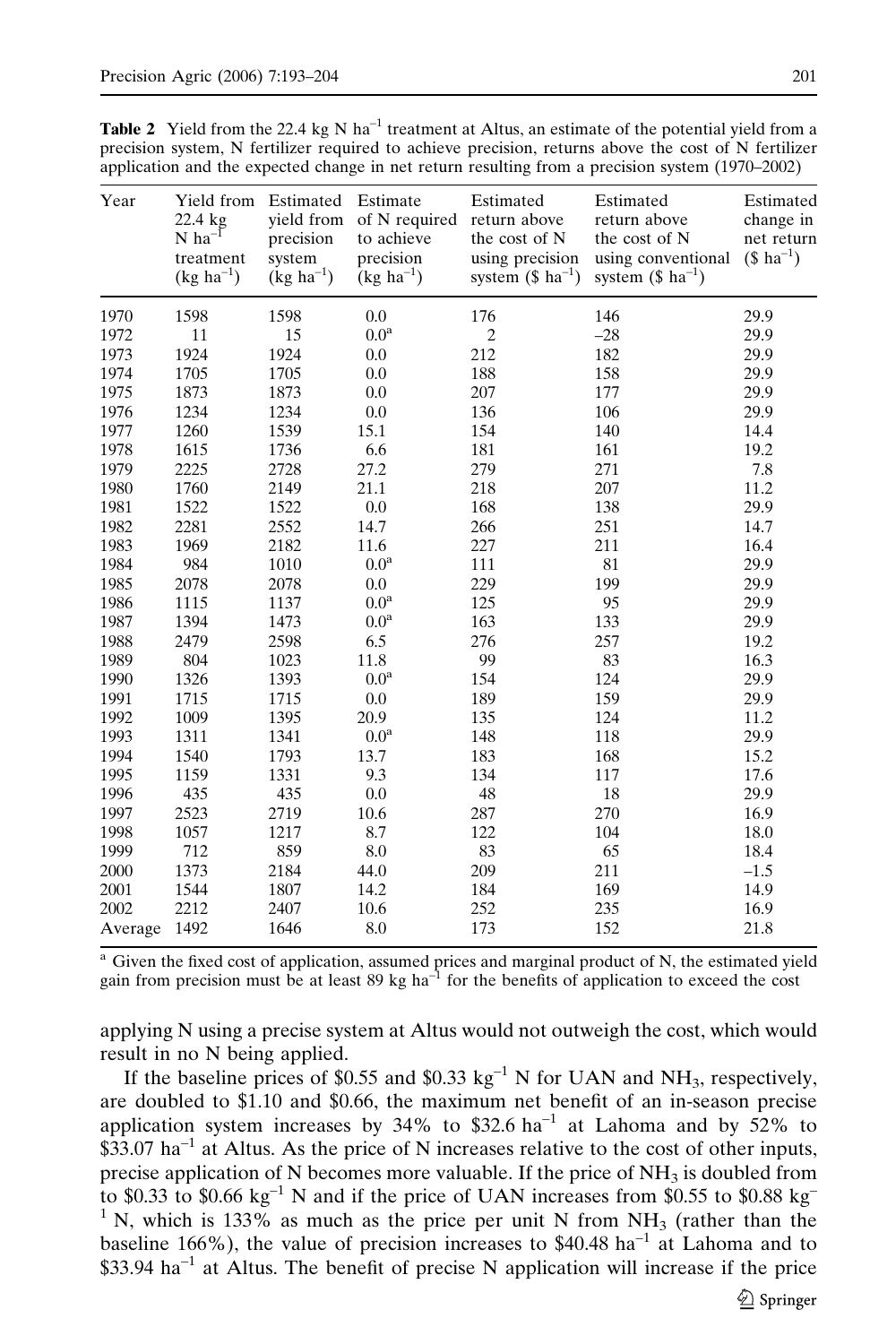

Fig. 2 Estimate of precise nitrogen requirement at Lahoma and Altus from 1974 to 2002

per unit of spring applied N declines relative to that of  $NH<sub>3</sub>$  applied in late summer prior to planting.

## Summary and conclusions

Research is ongoing to develop sensor-based systems to determine crop N needs. A precise application system for winter wheat must be sufficiently efficient to overcome both the cost disadvantage of dry and liquid sources of N relative to applications of  $NH<sub>3</sub>$  before planting, and the additional risk associated with application during the growing season. The objective of this study was to determine the expected maximum benefit of a precise N application system for winter wheat that senses and applies N to the growing crop in the spring relative to a uniform system that applies N before planting.

The results showed that a precise system could reduce the overall N application level from conventional levels before planting by 59–82% depending on the site. However, since the typical price per unit of N from UAN is 166% as much as that from  $NH<sub>3</sub>$ , the benefit of this savings is less than might be expected.

Based upon the assumptions regarding the prices of wheat, the costs of UAN and NH3, the cost of applying UAN and  $NH<sub>3</sub>$ , and the marginal product of N, the maximum net benefit of a sensor-based precise N application system for winter wheat was found to be \$22–\$31 ha<sup>-1</sup> depending on the site. However, when the baseline prices of UAN and  $NH<sub>3</sub>$  are doubled, the benefit of the precise application system increases to  $$33 \text{ ha}^{-1}$ . Nitrogen sensing and delivery systems that cost more than this are unlikely to be adopted by wheat producers in the region.

Based on sensitivity analysis, the results at one of the two sites are relatively insensitive to changes in the marginal product of N, changes in the price of UAN and changes in the cost of applying UAN. However, the value of a precise application system is sensitive to the price of  $NH<sub>3</sub>$ . If the price per unit N of  $NH<sub>3</sub>$  and UAN were equal, a precise system would be worth \$32 to \$44 ha<sup>-1</sup> depending on the site.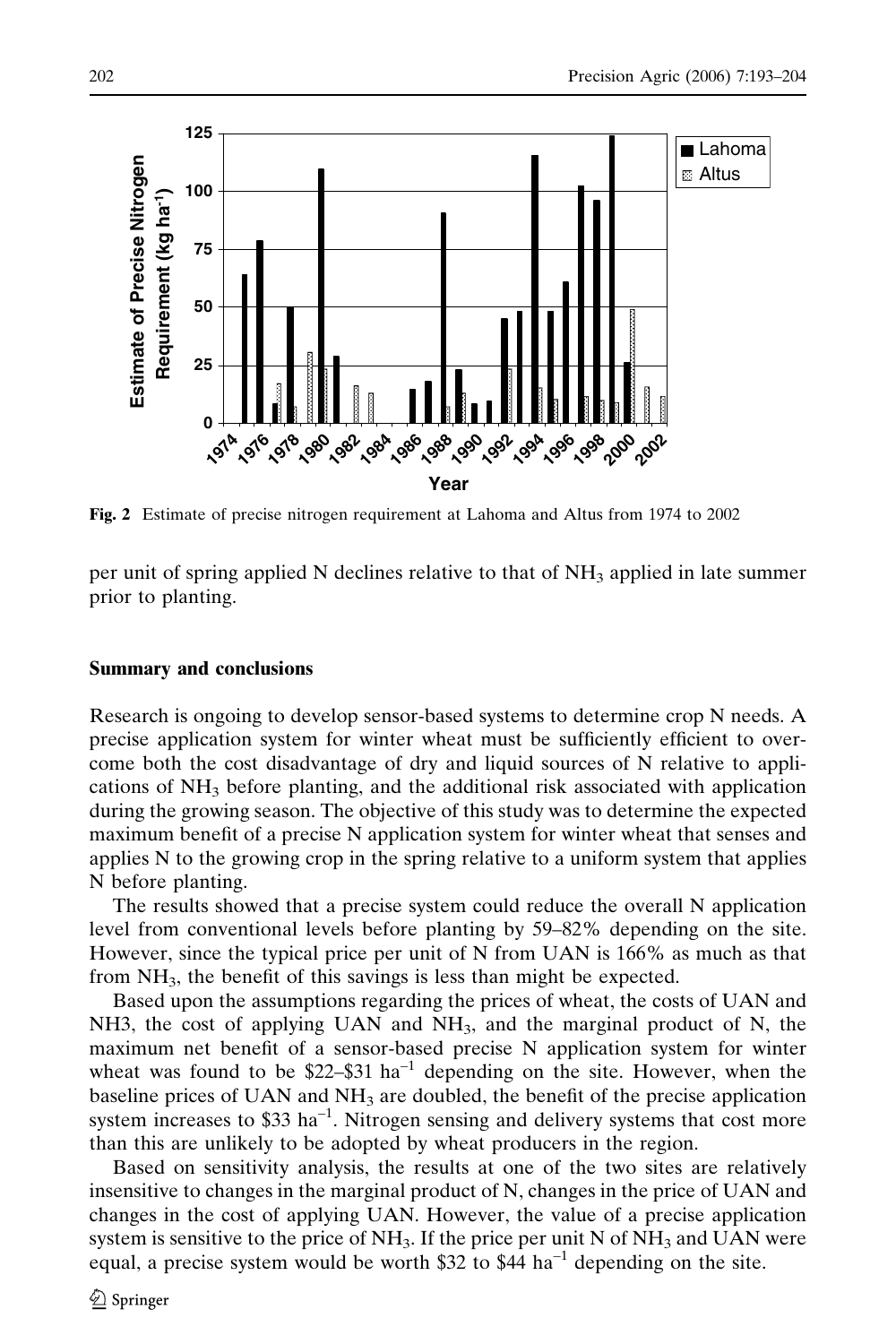| Marginal<br>product of N $kg^{-1}$<br>Wheat $(kg^{-1} N)$ | Price<br>of UAN<br>$(\$ kg^{-1})$ | Price<br>of NH <sub>3</sub><br>$(\$ kg^{-1})$ | Cost to<br>apply UAN<br>$($ ha^{-1}$)$ | Lahoma maximum<br>return to precision<br>$($ ha^{-1}$)$ | Altus maximum<br>return to<br>precision $(\$$ ha <sup>-1</sup> ) |
|-----------------------------------------------------------|-----------------------------------|-----------------------------------------------|----------------------------------------|---------------------------------------------------------|------------------------------------------------------------------|
| Change in marginal product of N                           |                                   |                                               |                                        |                                                         |                                                                  |
| 6.0                                                       |                                   |                                               |                                        | 9.36                                                    | 26.50                                                            |
| 18.6 <sup>a</sup>                                         | $0.55^{\rm a}$                    | $0.33^{\rm a}$                                | 7.16 <sup>a</sup>                      | $24.28^{b}$                                             | 21.74                                                            |
| 30.0                                                      |                                   |                                               |                                        | 31.91                                                   | 23.17                                                            |
| 45.0                                                      |                                   |                                               |                                        | 35.82                                                   | 24.08                                                            |
| 60.0                                                      |                                   |                                               |                                        | 37.89                                                   | 24.53                                                            |
| 75.0                                                      |                                   |                                               |                                        | 39.15                                                   | 24.80                                                            |
| Increase in price of UAN                                  |                                   |                                               |                                        |                                                         |                                                                  |
| 18.6 <sup>a</sup>                                         | $0.55$ <sup>a</sup>               |                                               | 7.16 <sup>a</sup>                      | $24.28^{b}$                                             | 21.74                                                            |
|                                                           | 0.66                              |                                               |                                        | 20.25                                                   | 20.87                                                            |
|                                                           | 0.88                              |                                               |                                        | 12.23                                                   | 19.12                                                            |
|                                                           | 1.10                              |                                               |                                        | 4.20                                                    | 18.25                                                            |
| Increase in price of $NH3$                                |                                   |                                               |                                        |                                                         |                                                                  |
| 18.6 <sup>a</sup>                                         | $0.55^{\rm a}$                    | $0.33^a$                                      | 7.16 <sup>a</sup>                      | $24.28^{b}$                                             | 21.74                                                            |
|                                                           |                                   | 0.44                                          |                                        | 34.16                                                   | 26.68                                                            |
|                                                           |                                   | 0.48                                          |                                        | 38.11                                                   | 28.65                                                            |
|                                                           |                                   | 0.55                                          |                                        | 44.04                                                   | 31.62                                                            |
|                                                           |                                   | 0.66                                          |                                        | 53.92                                                   | 36.56                                                            |
| Increase in UAN application cost                          |                                   |                                               |                                        |                                                         |                                                                  |
| 18.6 <sup>a</sup>                                         | $0.55^{\rm a}$                    | 0.33a                                         | 7.16 <sup>a</sup>                      | $24.28^{b}$                                             | 21.74                                                            |
|                                                           |                                   |                                               | 9.88                                   | 22.30                                                   | 21.14                                                            |
|                                                           |                                   |                                               | 15.12                                  | 20.23                                                   | 20.55                                                            |
|                                                           |                                   |                                               | 26.26                                  | 15.07 <sup>c</sup>                                      |                                                                  |
| Increase in price of UAN and NH <sub>3</sub>              |                                   |                                               |                                        |                                                         |                                                                  |
| 18.6 <sup>a</sup>                                         | 0.55 <sup>a</sup>                 | $0.33^{\rm a}$                                | 7.16 <sup>a</sup>                      | $24.28^{b}$                                             | 21.74                                                            |
|                                                           | 1.10                              | 0.66                                          |                                        | 32.60                                                   | 33.07                                                            |
|                                                           | 0.88                              | 0.66                                          |                                        | 40.48                                                   | 33.94                                                            |

Table 3 Estimated maximum return from precise application of N to wheat for alternative levels of the marginal product of N, prices of UAN and NH3, and the application cost of UAN for both Lahoma and Altus environments

<sup>a</sup> Represents the baseline parameter values

<sup>b</sup> There is a potential that the plateau yield assumption could result in an underestimate of the upper bound on the value of precision at the Lahoma site of  $$7.59 \text{ ha}^{-1}$ . If the plateau assumption is incorrect the upper bound on the average estimated change in net return given base prices and base marginal product of N is  $$31.87 \text{ ha}^{-1}$  (\$24.28 + \$7.59)

 $\degree$  Application costs for UAN above \$15.12 ha<sup>-1</sup> at Altus results in no applications for the time period

Acknowledgements The authors thank the editor and two anonymous journal reviewers for their constructive comments.

## **References**

- Alchanatis V, Scmilivitch Z, Meron M (2005) In-field assessment of single leaf nitrogen status by spectral reflectance measurements. Precis Agric 6:25–39
- Ehlert D, Schmerler J, Voelker U (2004) Variable rate nitrogen fertilisation of winter wheat based on a crop density sensor. Precis Agric 5:263–273
- Frank MD, Beattie BR, Embleton ME (1990) A comparison of alternative crop response models. Am J Agric Econ 72:597–603
- Grimm SS, Paris Q, Williams WA (1987) A von Liebig model for water and nitrogen crop response. Western J Agric Econ 12:182–192